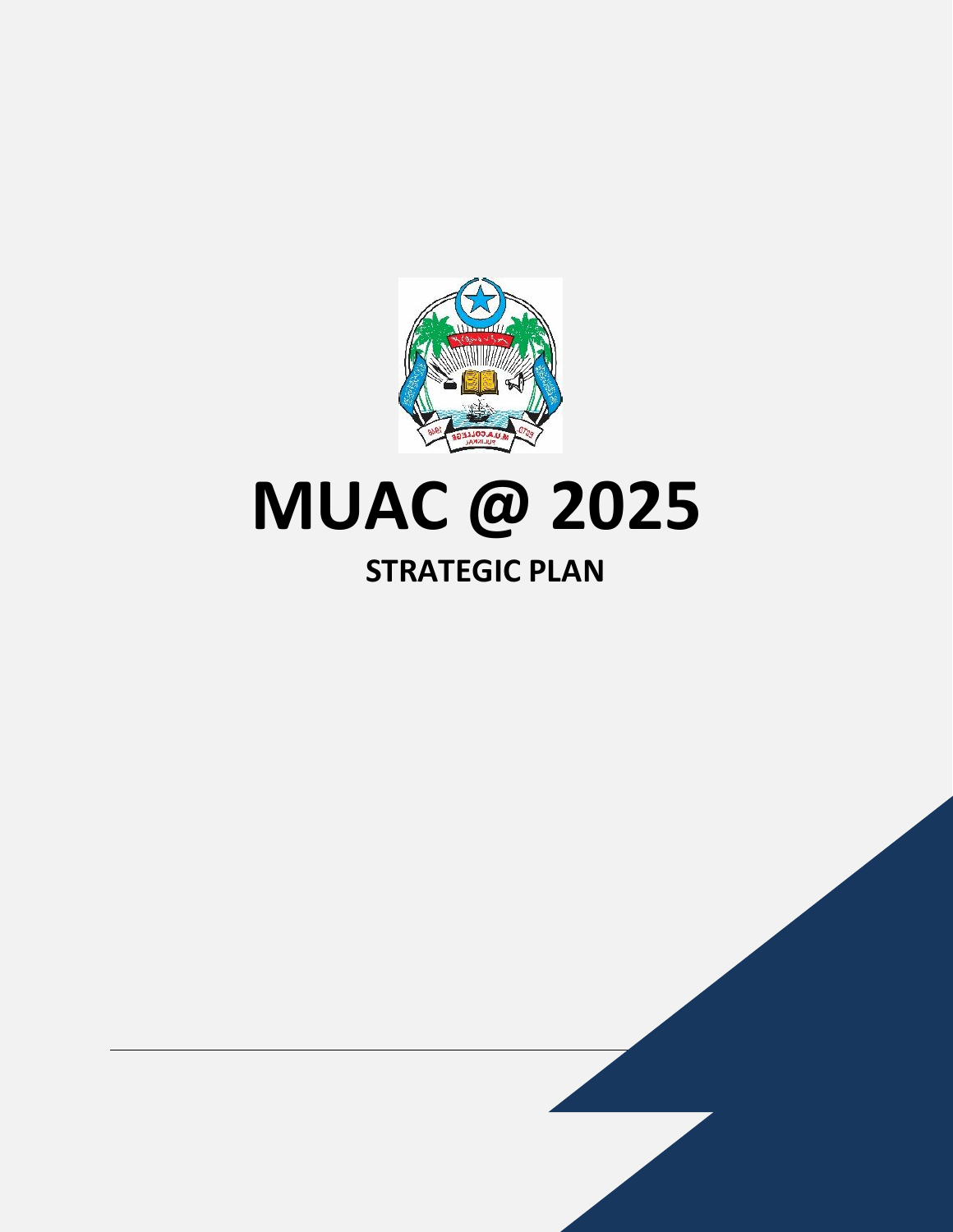### **About The College**

Madeenathul Uloom Arabic College was established in 1947 by Kerala Jamyyathul Ulama (The first organization of Muslim Scholars in Kerala). The College is the culmination of the relentless efforts of reformist Muslim scholars of the 20th Century. MCC Abdu Rahman moulavi, great educationist and scholar in Islamic disciplines and Arabic language, was the pioneer among them. The ultimate goal envisioned was to empower the socially and educationally backward people hailing from the region, predominantly from the Muslim minority, with modern education and training given in a formal institutional ambiance.

The college was originally affiliated to the University of Madras and was recognized by Kerala University in 1957. The college has been affiliated to the University of Calicut since 1968 since the commencement of the university. At present M.U.A. College is a full-fledged Post graduate college offering M.A. Post Afzalul Ulama, B.A programmes in Economics, Afzal ul ulama and Functional Arabic. Apart from these Under Graduate and Post Graduate programmes, the college offers a two-year intermediate course, Afsal ul ulama Preliminary. The Post Graduate Department of Arabic has been upgraded as a research centre since June 2010. The college was included under the 2(f) 12(B) Act of the UGC on 27/04/2010. The college is in the process of getting technical sanction from university academic bodies to commence a PG programmme in MA Alternative Economics during the current academic year.

The college has succeeded in realizing the objectives envisaged by K.J.U at its inception. The graduates who passed out from the college for the last 75 years are placed in responsible and prestigious position home and abroad. They also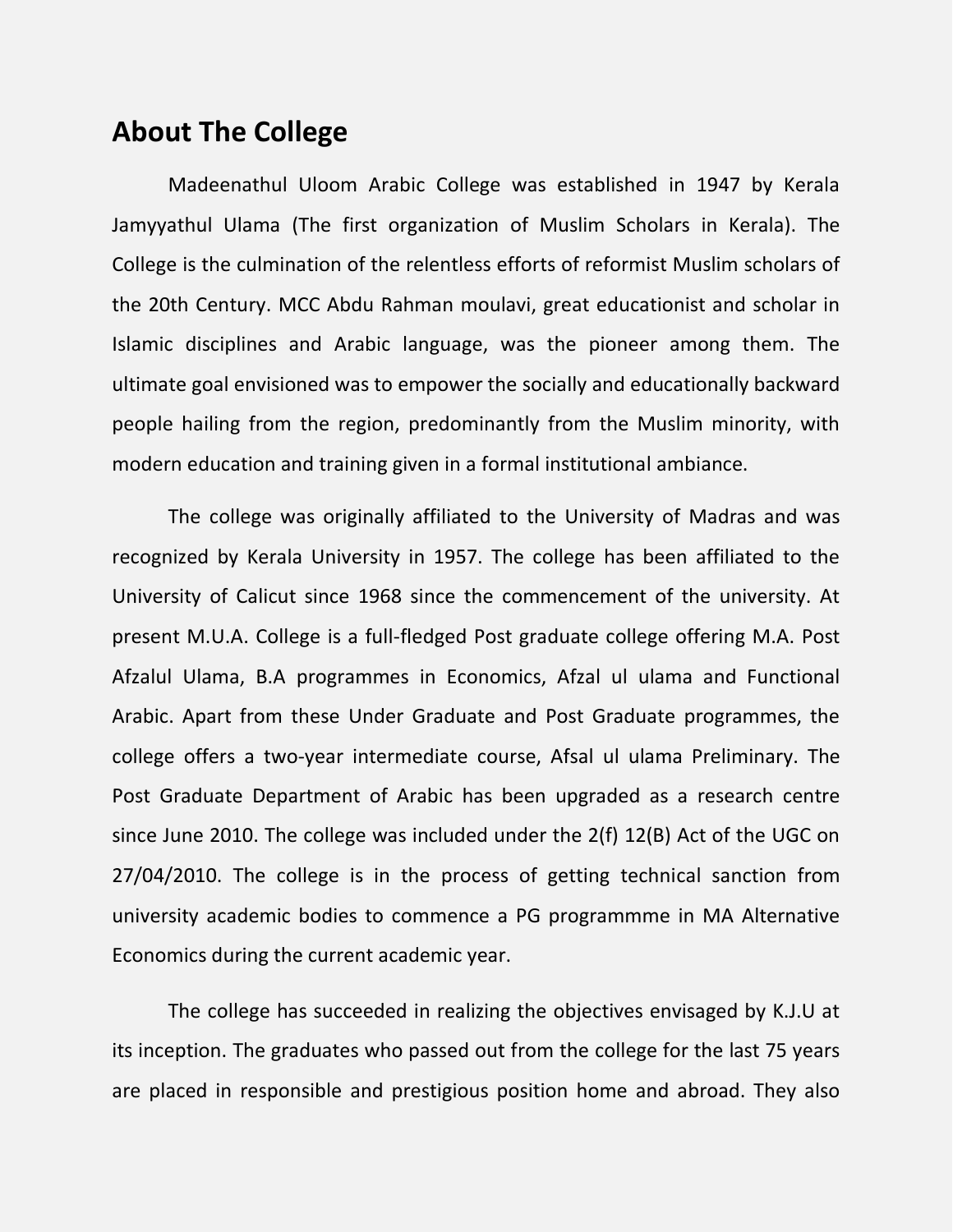play a pivotal role in the society in the educational, cultural, social and religious scenario. The students imbibe the values of secularism and national integration from the inclusive college ambience by way of curricular and non-curricular activities in the campus and they are committed to spread those values in the society.

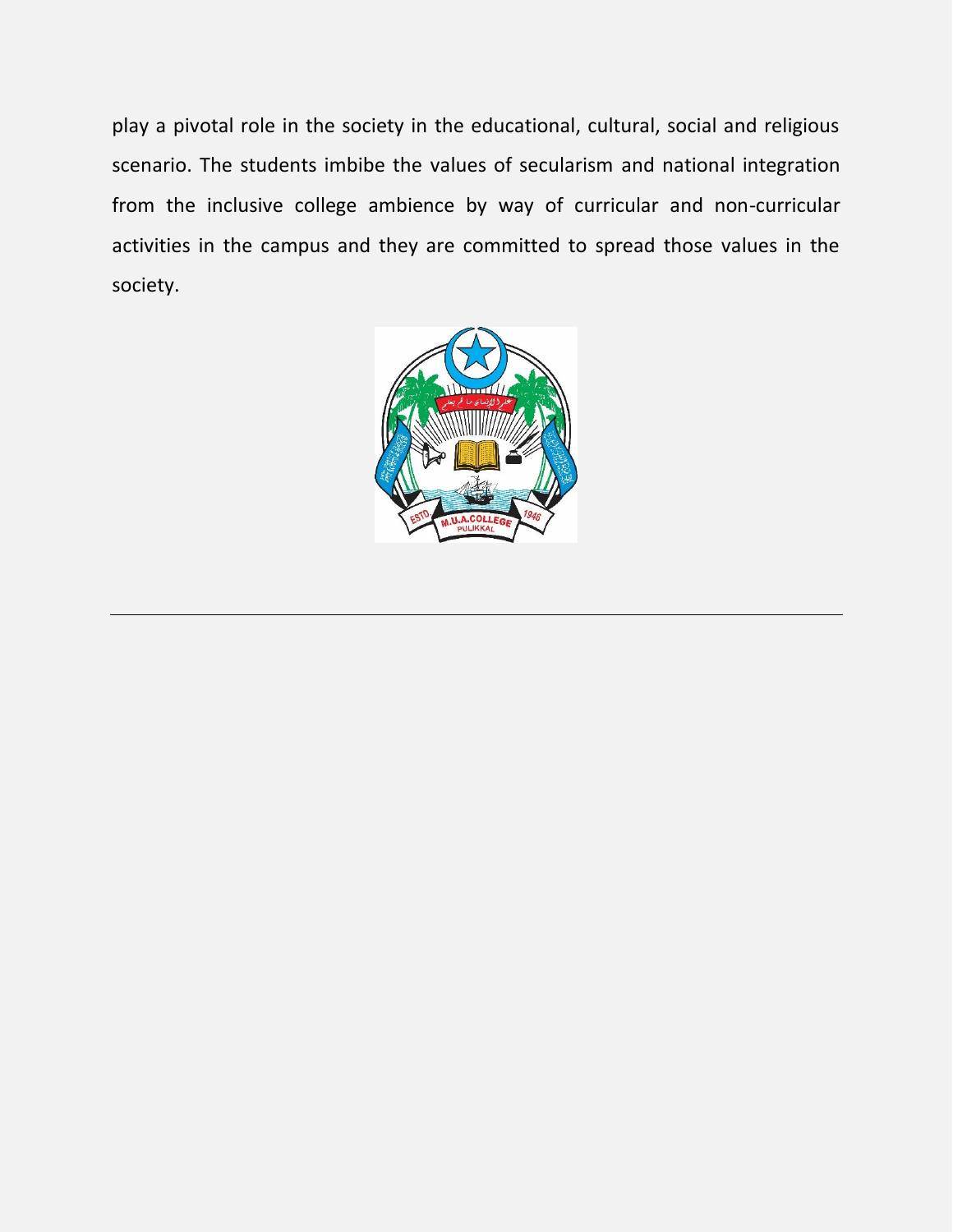## **VISION**

- To grow as an excellent Higher Education Center in oriental languages and disciplines that disseminates knowledge, skills and values catalyzing the upward social mobility of the minorities and marginalized sections of the society in the region.
- To nurture students with skills and competencies meeting international standards and to equip them for employment requirements globally.

## **MISSION**

- Impart quality education and training in the languages, humanities and other disciplines to equip the students with necessary knowledge and skills to take up responsible positions in the globalized employment market.
- Mould generations with exemplary leadership faculties deeply embedded in moral and spiritual values.
- Give access and opportunity to higher education for all sections of society, especially the marginalized minorities and weaker sections.
- Provide education infrastructure enriched by tech tools and web resources keeping up with international standards.
- Inculcate secular, democratic and pluralistic values in students to make them responsible citizens contributing to national integrity and development.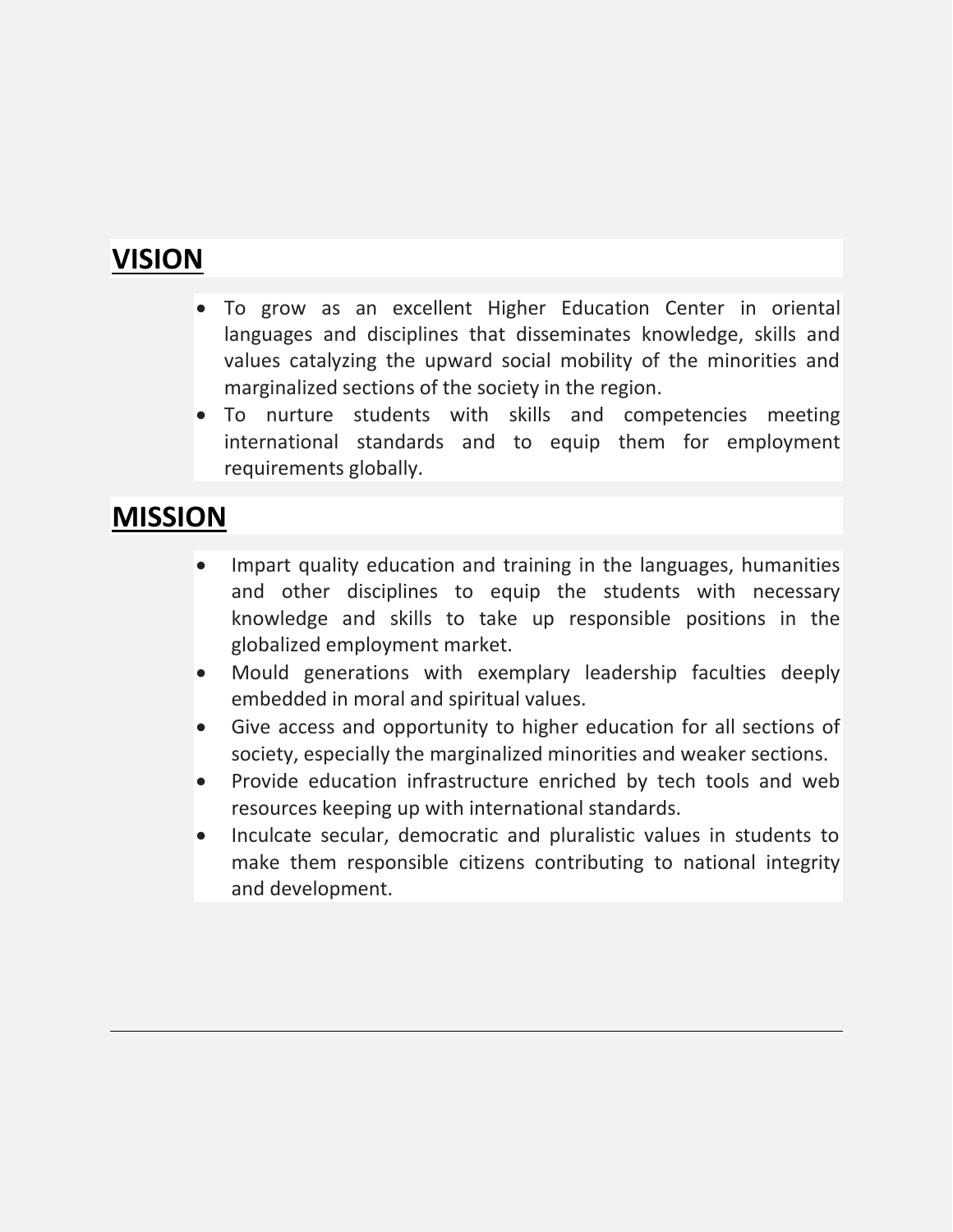#### **ACADEMICS:**

The College offers 3 UG, 1 PG and 1 PhD programmes in Arabic. There are 22 faculty members in the Department of Arabic and Economics. In the academic year 2016-21, IQAC and Management planned and designed strategic plan for the whole development of the college, on the result of the meeting and discussion, new PG program in Economics offered by Govt. of Kerala in 2020, it will be begin on the academic year 2022-23.

**IQAC** initiated many academic programs from 2016-21 for teaching, non-teaching staff and students to enhance their quality in all spheres …

#### **Fulfilled Vision from 2016-21**

- Certificate and Add-on Courses designed and implemented during the academic period 2016-21
- Blog was introduced by Department of Arabic in 2021 for sharing the innovative works of the students
- During the pandemic situation, all faculties used best technology tools to engage students such as Google Classroom, Google Meet, Zoom, Khaoot, Google Form for internal exam and others.
- Department wise wall magazines and Manuscripts introduced in 2018 onwards
- PG, Department of Arabic introduced E-magazine titled "Under the tree" in 2021
- PG and Research Department of Arabic introduced in 2010 and More than 13 Doctoral studies were produced during the period 2010-21 and 26 research scholars are pursuing Ph.D under the 7 research guides in the Research department of Arabic.
- New PG course in Economics was offered by Govt. of Kerala in 2021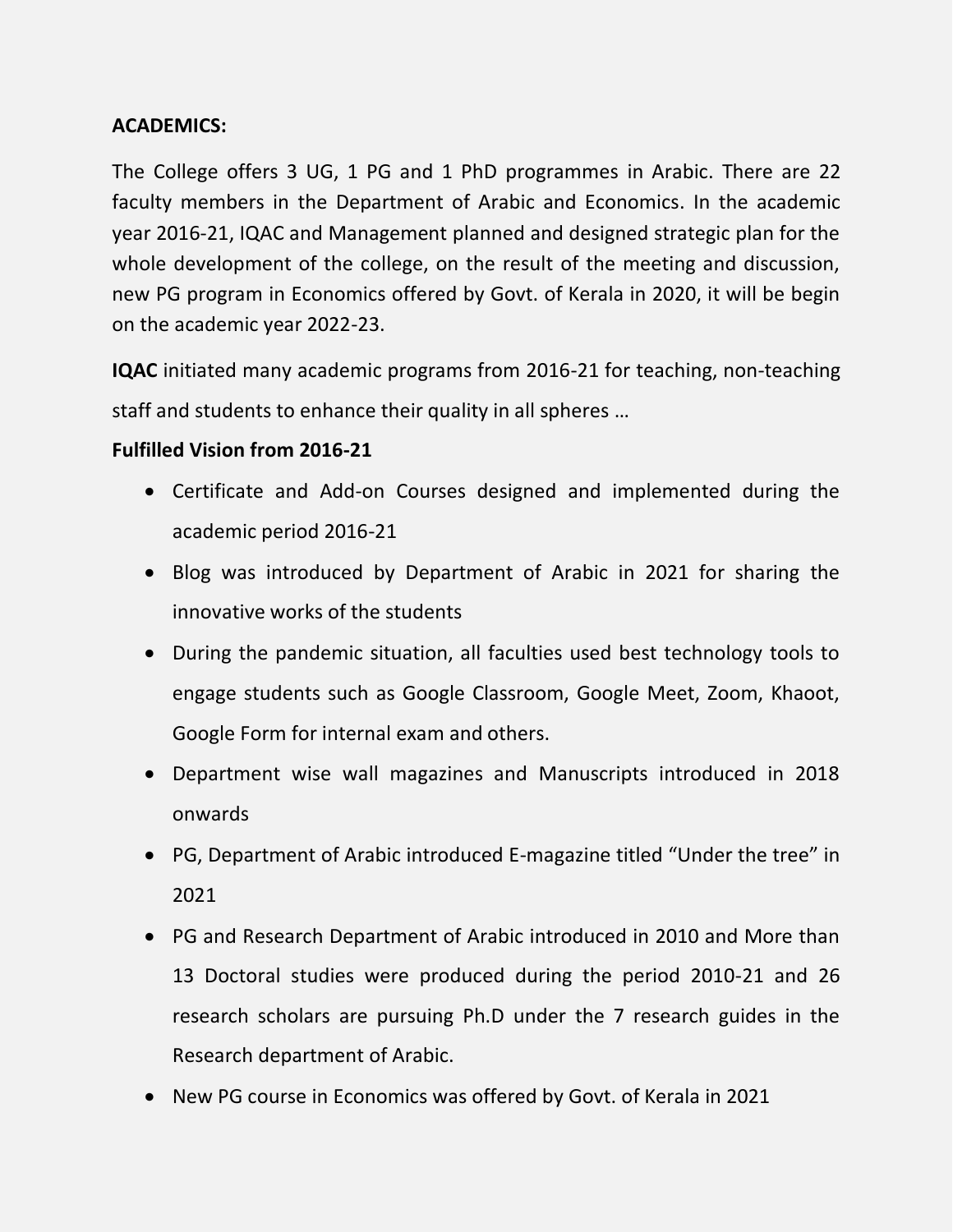- The library introduced the plagiarism checking software in association with the central library, University of Calicut in 2021.
- Subscription to N-LIST

#### **Department**

- Started publishing a peer reviewed journal from 2017
- 13 number of Ph. Ds produced from the Research Centre.
- Offered Add-on certificate courses

Dept. of Arabic – 3

Dept. of Economics - 6

Dept. of English - 3

#### **International Conferences and Seminars**

Dept. of Arabic - 1

Dept. of Economics - 2

#### **ADMINISTRATION PLAN**

• Recruited and Appointed new teaching faculties in the Department of Arabic and Economics in 2021.

#### **INFRASTRUCTURE PLAN**

IQAC and Planning and Development Cell's plan and strategies were deployed

during 2016-21

- Boys Hostel is renovated constructing an annex block by utilizing the Alumni fund. (Project completed in 2018).
- Renovated the seminar hall with AVT facilities utilizing PTA fund (Completed in 2021)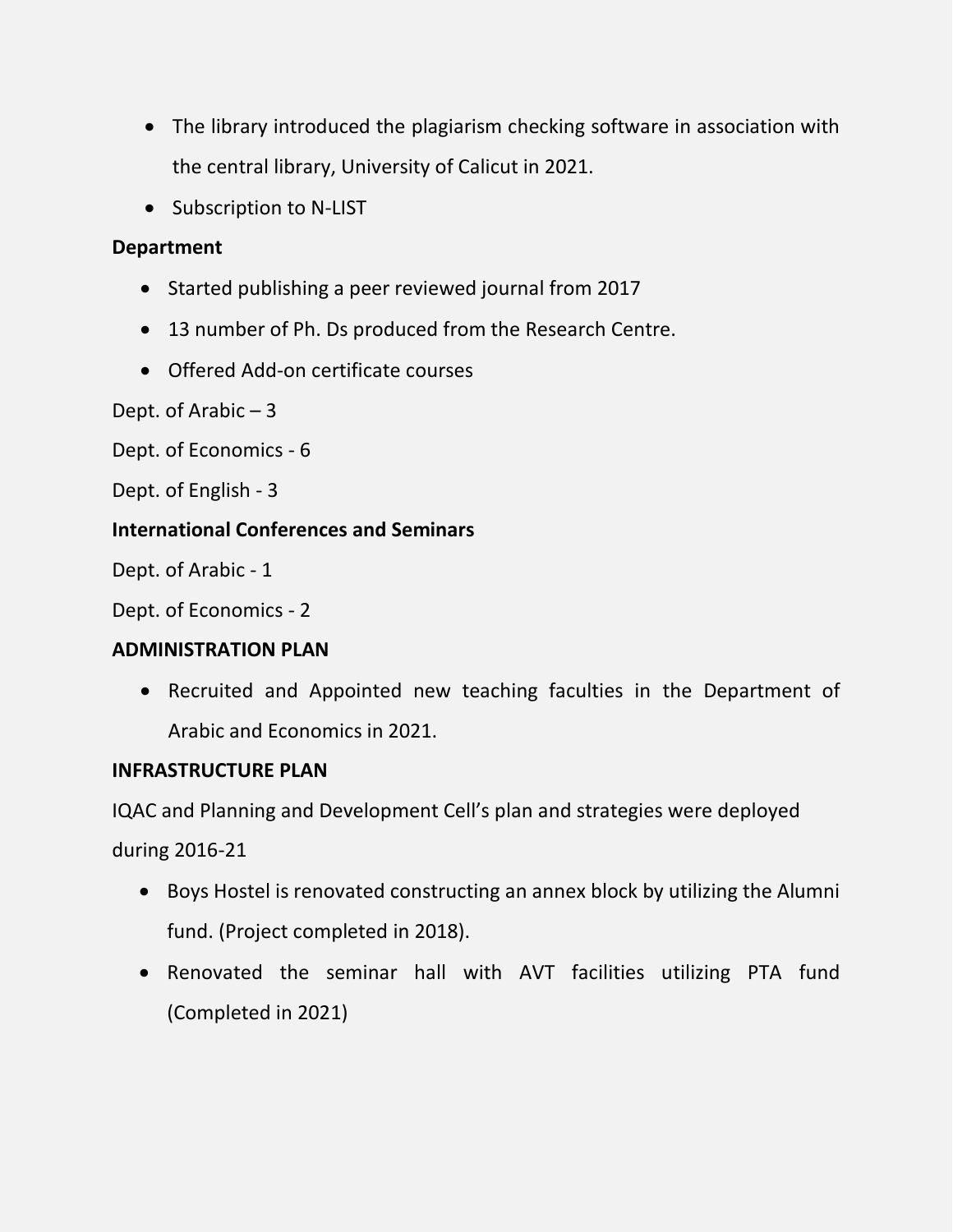- Renovated Research Centre with reading and research space for research scholars provided with computer and Wi-Fi facility utilizing the fund collected from research scholars. (Completed in 2021).
- The library was upgraded as digital library for staff and students in 2018 with N-LIST and Introduced **Audio NVDA Screen reading software** and Audio books for visually impaired people in 2021.
- Equipped all classrooms with ICT facilities. (Completed in 2021).
- Girls' recreation room
- Cafeteria
- Skill Development Centre
- Yoga Centre
- Renovated the college website with ample storage space
- Well-equipped informatics with 50 computers configured by LAN Facility

#### **GREEN CAMPUS**

- MUA College was declared as a zero-plastic campus from 2016 for protecting the environment and for existing environmental friendly campus.
- Proper waste management system was implemented in 2016 and Solar system energy system was launched in 2012.
- Boomithrasena club preserves the bio diversity park of the college and maintaining also the herbal garden.

#### **MUAC @2025**

The institution has faced tremendous changes since its establishment in 1947 and now it offers 3 UG, 1 PG and 1 Ph.D Programme in Arabic. IQAC has a broad vision in academic, outreach, infrastructure, research, student enrichment and planning about the institution to make the centre of the excellence.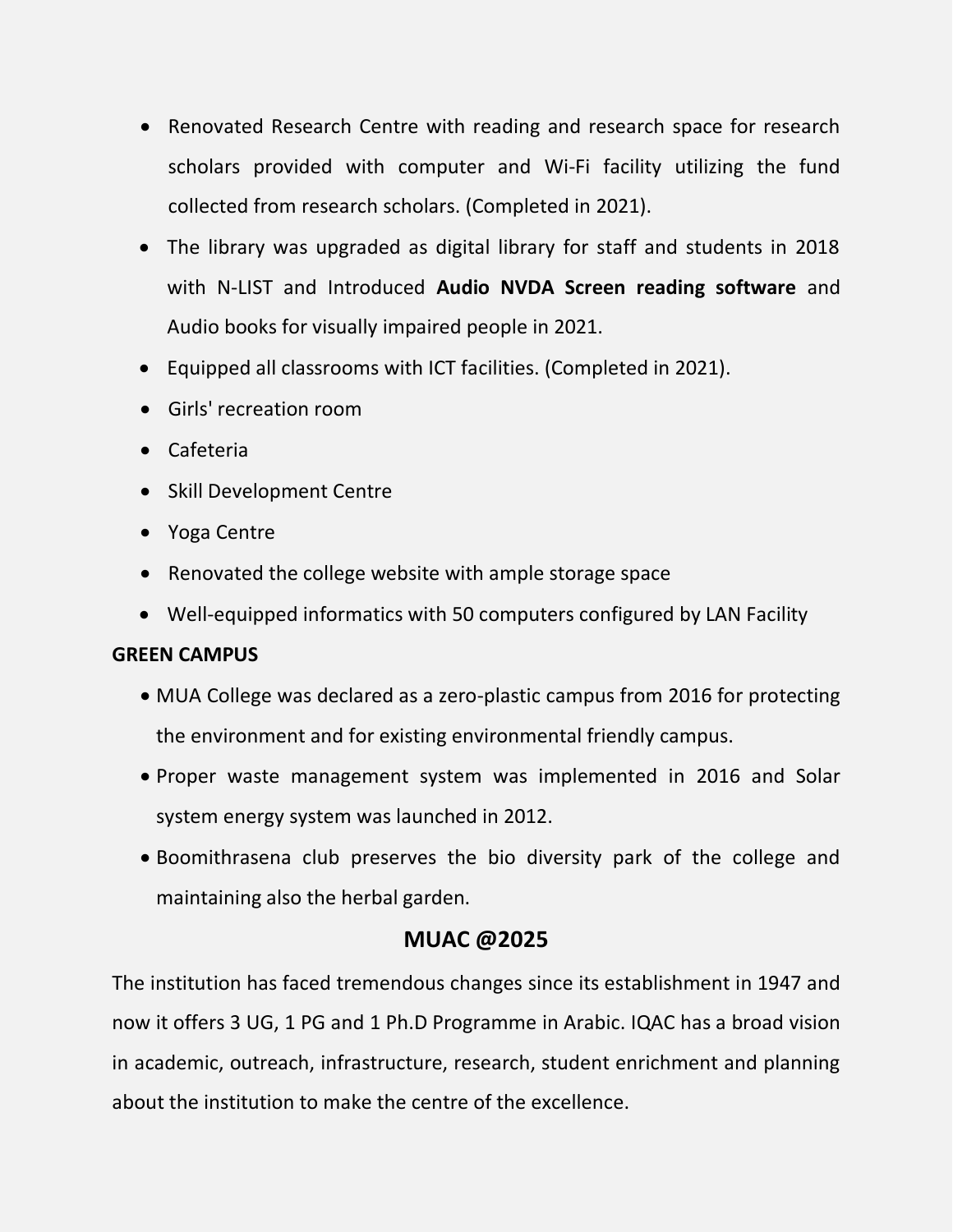| <b>SEGMENT</b>        | <b>GOAL</b>                                                                              | <b>TIMELINE</b> |
|-----------------------|------------------------------------------------------------------------------------------|-----------------|
|                       | New UG and PG Programmes in Arts.                                                        | 2025            |
|                       | To upgrade Dept. of Economics as a<br>Post Graduate & Research<br>Department             | 2025            |
| <b>ACADEMIC</b>       | To design MOOCs for students and<br>$\bullet$<br><b>Teachers</b>                         | 2023            |
|                       | To keep the e-contents of teaching<br>$\bullet$<br>and learning materials for references | 2022            |
|                       | To introduce 20 Skilled programmes                                                       | 2022            |
|                       | <b>LMS</b>                                                                               | 2023            |
|                       | 50 placement in MNC, Abroad,<br>Government sector and etc.                               | 2025            |
|                       | <b>Digital Campus</b>                                                                    | 2025            |
|                       | 50 Campus visit                                                                          | 2025            |
|                       | <b>New Academic Block</b>                                                                | 2024            |
|                       | Ladies Hostel                                                                            | 2027            |
|                       | <b>Multimedia Studio Centre</b>                                                          | 2024            |
| <b>INFRASTRUCTURE</b> | <b>Indoor Stadium for badminton</b>                                                      | 2026            |
|                       | Campus radio                                                                             | 2022            |
|                       | Amphi theater                                                                            | 2024            |
|                       | Fully fledged seminar hall with 250<br>$\bullet$<br>seating capacity                     | 2025            |
|                       | Full-fledged medical aid<br>$\bullet$                                                    | 2025            |
|                       | Centralized sound system for public<br>announcement                                      | 2023            |
|                       | Teacher's Apartment<br>$\bullet$                                                         | 2028            |
|                       | Day care centre                                                                          | 2026            |